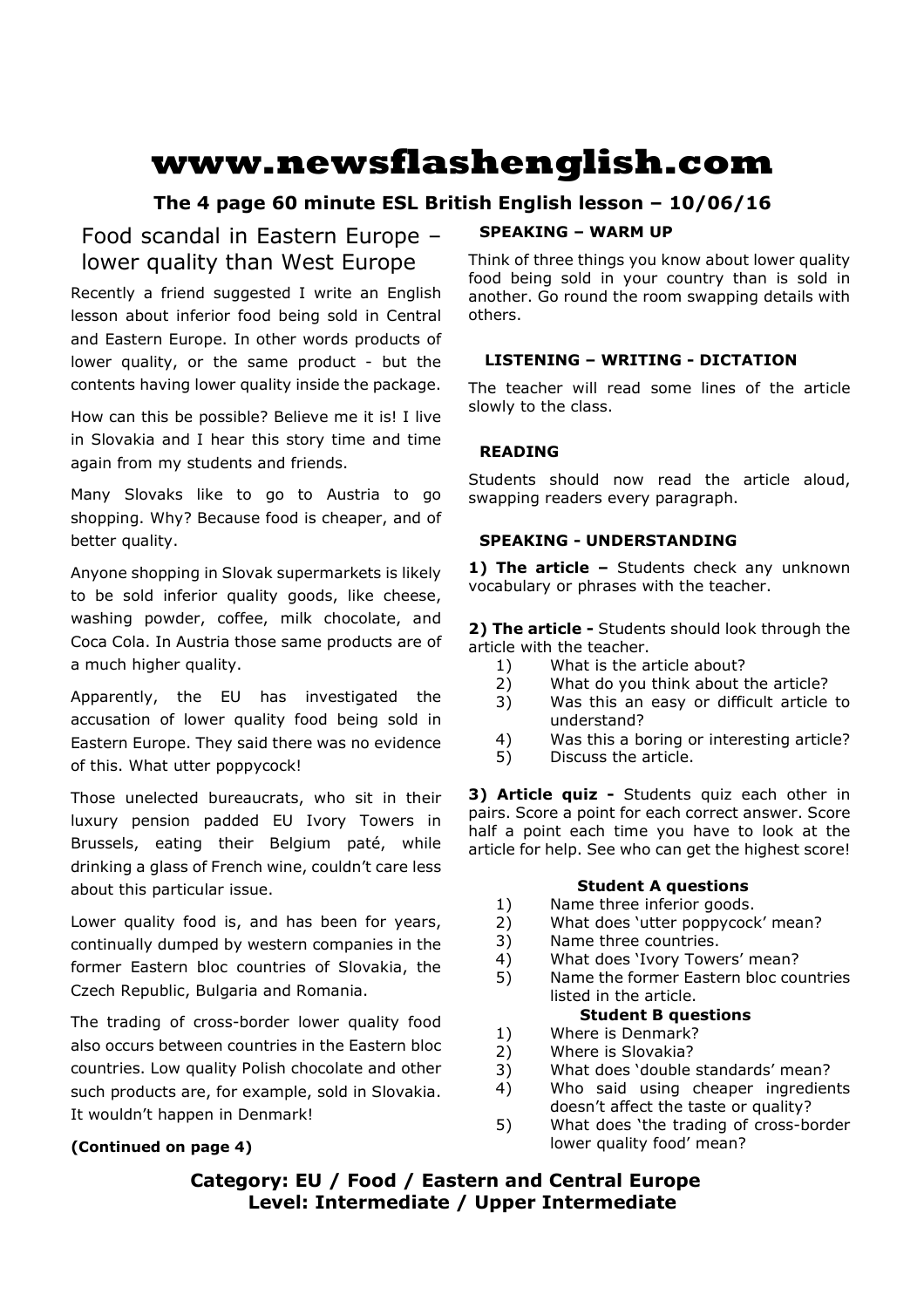# Food scandal in Eastern Europe… – *10th June 2016*

#### **WRITING / SPEAKING**

about the **'Low quality foods***' One-two minutes.* Compare with other teams. Using your words compile a short dialogue together.

#### **WRITING / SPEAKING**

*In pairs* – Think of three low quality foods you might buy in your country that are the same package but of a different higher quality in another country. Write them below. Talk about them!

- 
- $1)$   $\qquad \qquad$ 2) \_\_\_\_\_\_\_\_\_\_\_\_\_\_\_\_\_\_\_\_\_\_\_\_

3) \_\_\_\_\_\_\_\_\_\_\_\_\_\_\_\_\_\_\_\_\_\_\_\_

Add three non-food low quality products you might find in your country that are the same package but of a different higher quality in another country.

# **WRITING / SPEAKING – A-Z**

*Form a circle - As a class/small groups* – "I went to the supermarket and I bought…" Start with 'A', end with 'Z'!

#### **DISCUSSION**

#### **Student A questions**

- 1) Did the headline make you want to read the article?
- 2) Have you had any food scandals in your country?
- 3) Why does Coca Cola make its drink with different ingredients in different countries?
- 4) Why might Nescafe gold be made with differently for different countries?
- 5) How can washing powder vary from country to country? Same brand – different ingredients!
- 6) Can you think of three other low quality products that are sold in your country?
- 7) Why are manufacturers allowed to change the ingredients of a product?
- 8) Do you buy lower quality food?
- 9) Where do you buy your food?
- 10) Have you learnt anything today?

# **SPEAKING – ROLEPLAY 1**

In pairs. On the board write as many words In groups. One of you is the interviewer. The others are one of the following people. You are in the *Discussion FM* radio studio in London. Today's interview is about: *Food scandal in Eastern Europe – lower quality than West Europe.* 

- 1) Someone from Eastern or Central Europe.
- 2) Someone from West Europe.
- 3) Someone from Asia.
- 4) Someone from North/South/Central America.

*The teacher will choose some groups to roleplay their interview in front of the class.* 

#### **SPEAKING**

*Allow 10-15 minutes* – As a class.

**10 different products and brands who are of a lower / higher quality in your country and are the opposite = lower / higher quality in another country**

*Talk about them - Google it all if necessary!*

*The teacher can moderate the session.*

#### **DISCUSSION**

#### **Student B questions**

- 1) What do you think about what you've read?
- 2) Will the EU now act on the lower quality products sold in Eastern Europe?
- 3) Why are many products in Austria of a higher quality to those sold in Slovakia?
- 4) When did you last eat Belgium pate?
- 5) Where is Belgium?
- 6) Why has the EU failed to act on the issue of lower quality food being sold in Central and Eastern Europe?
- 7) Have you ever tried any Polish chocolate? How was it?
- 8) Do you buy goods in the country next to yours?
- 9) Do the goods in your country vary in quality compared to the country next door?
- 10) Did you like this discussion?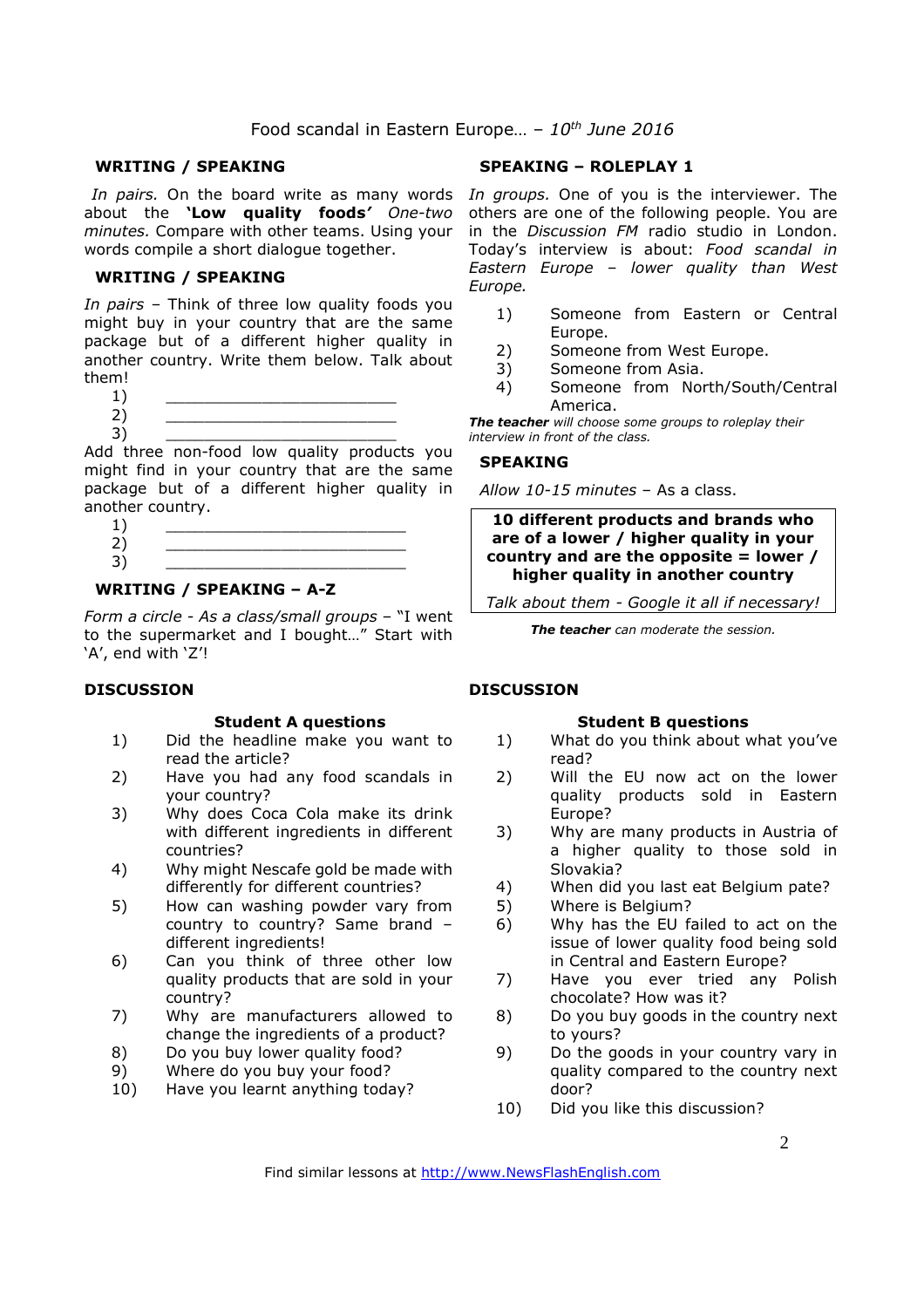#### **Food scandal in Eastern Europe – lower quality than West Europe**

Recently a friend suggested I write an English lesson about (1)\_\_ food being sold in Central and Eastern Europe. In other words products of lower quality, or the same product - but the contents having lower quality inside the  $(2)$ .

How can this be (3)\_\_? Believe me it is! I live in Slovakia and I hear this  $(4)$  time and time again from my students and friends.

Many Slovaks like to go to Austria to go shopping. Why? Because food is  $(5)$ , and of better  $(6)$ .

Anyone shopping in Slovak supermarkets is likely to be sold inferior quality goods, like cheese, washing powder, coffee, milk chocolate, and Coca Cola. In Austria those  $(7)$  products are of a much  $(8)$ quality.

# *quality / same / possible / higher / cheaper / inferior / package / story*

Apparently, the EU has investigated the accusation of lower quality food being sold in Eastern Europe. They said there was no  $(1)$  of this. What  $(2)$  $(3)$   $\frac{1}{2}$ 

Those unelected  $(4)$ , who sit in their  $(5)$ pension padded EU Ivory Towers in Brussels, eating their Belgium paté, while drinking a glass of French wine, couldn't care less about this  $(6)$   $(7)$ .

Lower quality food is, and has been for years, continually dumped by western companies in the former Eastern (8)\_\_ countries of Slovakia, the Czech Republic, Bulgaria and Romania.

The trading of cross-border lower quality food also occurs between countries in the Eastern bloc countries. Low quality Polish chocolate and other such products are, for example, sold in Slovakia. It wouldn't happen in Denmark!

# *bloc / bureaucrats / particular / utter / issue / poppycock / luxury / evidence*

# **GAP FILL: READING GAP FILL: GRAMMAR**

#### **Food scandal in Eastern Europe – lower quality than West Europe**

Recently  $(1)$  friend suggested I write  $(2)$ English lesson about inferior food being sold in Central and Eastern Europe. (3)\_\_ other words products of lower quality, (4)\_ the same product but the contents having lower quality inside the package.

How can this be possible? Believe  $(5)$   $(6)$  is! I live in Slovakia and (7) hear this story time and time again from my students and friends.

Many Slovaks like to go to Austria to go shopping. Why? Because food is cheaper, and of better quality.

Anyone shopping in Slovak supermarkets is likely to be sold inferior quality goods, like cheese, washing powder, coffee, milk chocolate, and Coca Cola. In Austria those same products are (8) a much higher quality.

#### *in / of / I / me / a / or / an / it*

Apparently, the EU has investigated the accusation of lower quality food being sold in Eastern Europe. They said there was no evidence of this.  $(1)$  utter poppycock!

(2)\_\_ unelected bureaucrats, who sit in their luxury pension padded EU Ivory Towers in Brussels, eating their Belgium paté, (3)\_\_ drinking a glass of French wine, (4) \_\_ n't care less about this particular issue.

Lower quality food is, and has been for years, continually dumped by western companies in the former Eastern bloc countries of Slovakia, the Czech Republic, Bulgaria and Romania.

The trading of cross-border lower quality food (5)\_\_ occurs between countries in the Eastern bloc countries. Low quality Polish chocolate and (6)\_\_ (7)\_\_ products are, for example, sold in Slovakia. It (8)\_\_n't happen in Denmark!

### *those / what / such / while / other / could / also / would*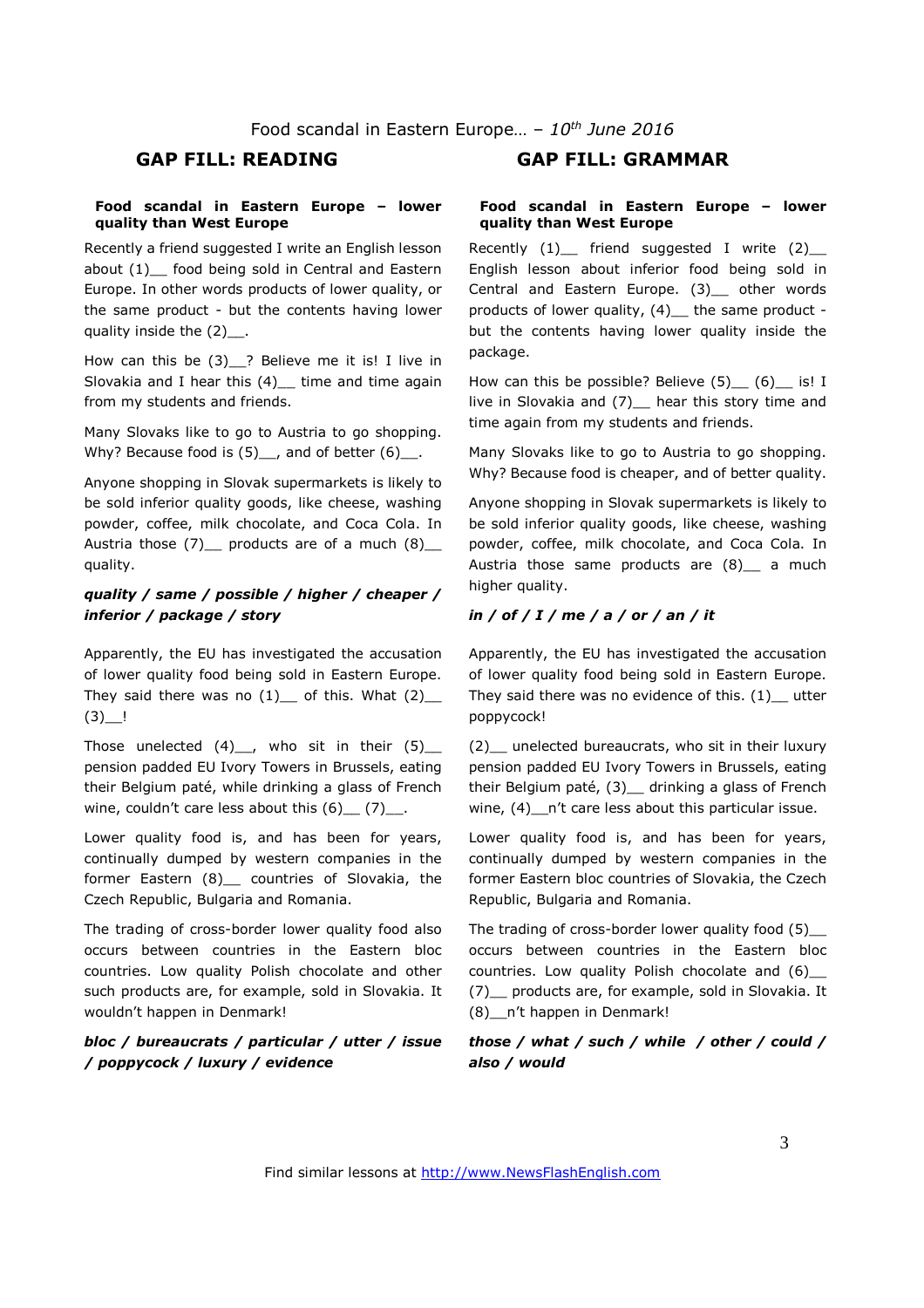# Food scandal in Eastern Europe… – *10 th June 2016*



#### **Food scandal in Eastern Europe – lower quality than West Europe**

Recently a friend suggested I write an English lesson about inferior food being sold in \_\_\_\_\_\_\_\_\_\_\_\_\_\_\_\_\_\_\_\_\_\_\_\_\_ Europe. In other words products of lower quality, or the same product - but the contents having lower quality inside the package.

\_\_\_\_\_\_\_\_\_\_\_\_\_\_\_\_\_\_\_\_\_\_\_\_? Believe me it is! I live in Slovakia and I hear this story time and time again from my students and friends.

\_\_\_\_\_\_\_\_\_\_\_\_\_\_\_\_\_\_\_\_ go to Austria to go shopping. Why? Because food is cheaper, and of better quality.

\_\_\_\_\_\_\_\_\_\_\_\_\_\_\_\_\_\_ Slovak supermarkets is likely to be sold inferior quality goods, like cheese, washing powder, coffee, milk chocolate, and Coca Cola. In Austria those same products are of a much higher quality.

Apparently, the EU has investigated

lower quality food being sold in Eastern Europe. They said there was no evidence of this.

Those \_\_\_\_\_\_\_\_\_\_\_\_\_\_\_\_\_\_\_\_\_, who sit in their luxury pension padded EU Ivory Towers in Brussels, eating their Belgium paté, while drinking a glass of French wine, couldn't care less about this particular issue.

\_\_\_\_\_\_\_\_\_\_\_\_\_\_\_\_\_\_ is, and has been for years, continually dumped by western companies in the former Eastern bloc countries of Slovakia, the Czech Republic, Bulgaria and Romania.

The trading of The trading of  $\qquad \qquad$  quality food also occurs between countries in the Eastern bloc countries. Low quality Polish chocolate and other such products are, for example, sold in Slovakia. It wouldn't \_\_\_\_\_\_\_\_\_\_\_\_\_\_\_\_\_!

#### **www.newsflashenglish.com**

**Copyright D. J. Robinson 2016 (V2)**

**Continued from page 1 -** Large western companies openly admit they use different recipes, supposedly according to consumer preferences.

Some manufacturers have acknowledged they have been using cheaper ingredients for the Eastern markets. They even said that this did not affect the taste or quality. Really?

Clearly there are "double standards" in food and other products being sold in Eastern and Central European countries. What will the EU do about it? Probably nothing! But curved short bananas…

#### **WRITING**

**1)** Write down 50 words about: **Food scandal in Eastern Europe – lower quality than West Europe.** Your words can be read out in class.

**2) Homework -** Write and send a 200 word email to your teacher about: **Food scandal in Eastern Europe – lower quality than West Europe.** Your email can be read out in class.

**SPELLING**

#### **SPELLING**

The teacher will ask the class individually to spell the following words that are in the article. Afterwards check your answers. 1) recipes 2) supposedly 3) preferences 4) consumer<br>5) manufactur 5) manufacturers 6) double 7) probably Use the following ratings: **Pass = 12 Good = 15**

8) ingredients 9) cheaper

10) standards

**Very good = 18 Excellent = 20** 11) package 12) quality 13) anyone 14) apparently 15) poppycock 16) evidence<br>17) bureaucr **bureaucrats** 18) unelected 19) particular

20) occurs

Find similar lessons at http://www.NewsFlashEnglish.com